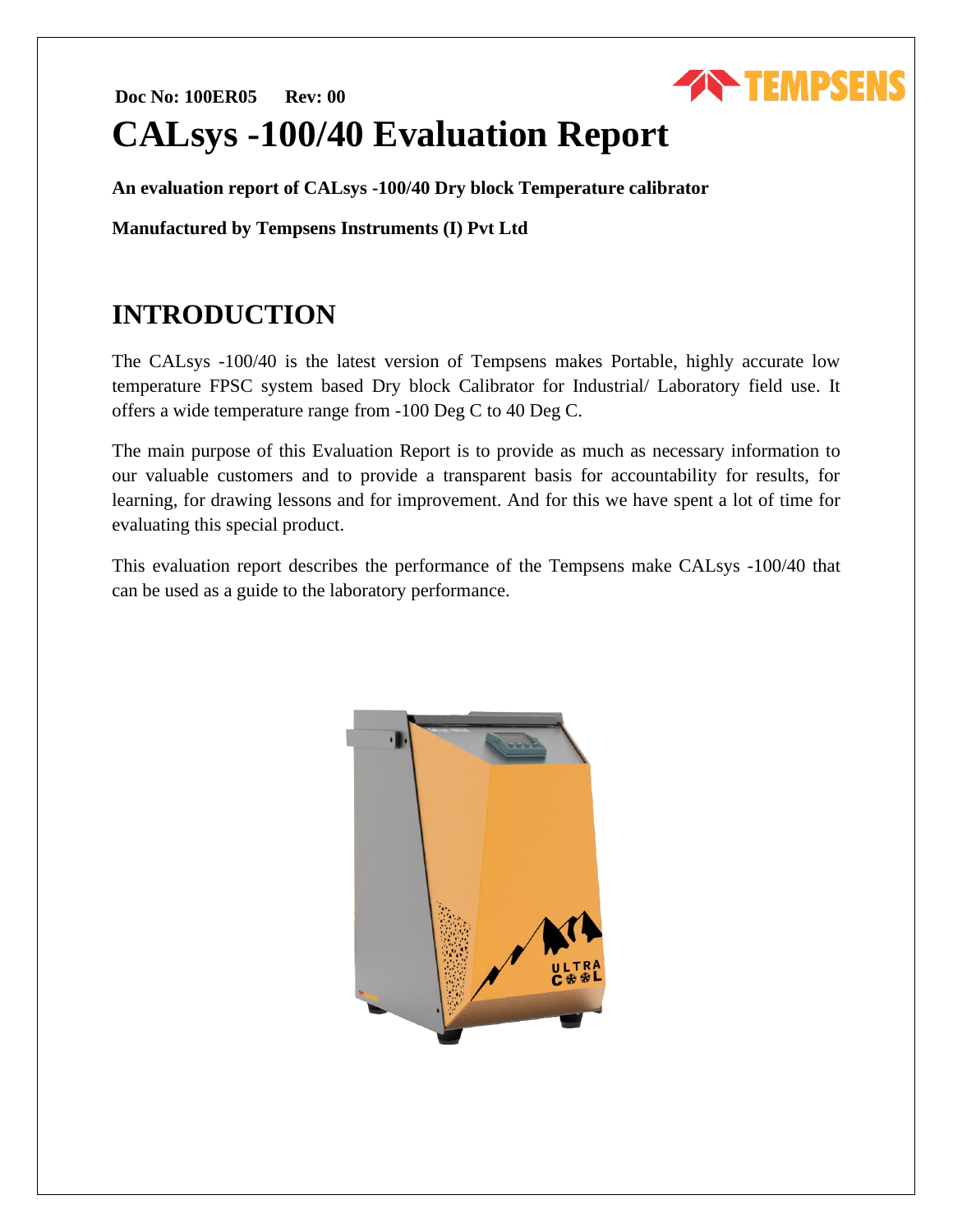

### **A. Radial Temperature Homogeneity:**

### **What is Radial Temperature Homogeneity and why it is important to measure**

Radial uniformity refers to temperature differences between wells of the block or sleeve. This nonuniformity is strongly influenced by the difference between the block and ambient temperature. A larger temperature difference from ambient will result in a larger potential temperature calibration error. Therefore radial in homogeneity should be measured at extremes (relative to ambient temperature) in an instrument's temperature range.

### **Test method:-**

The temperature differences between the zones in the individual bores provided for the measurements are measured with one or several suitable thermometers at three different temperature representative of the field of application and covering the extreme temperature which may occur. If there is only one bore no measurement has to be carried out.

For CALsys -100/40, we consider -100 Deg C, -90 Deg C and 0 Deg C respectively. As example at 0 Deg C two RTD (designed for small steam conduction) were placed in each of the holes. Measurements were recorded and then the probes were interchanged between the two pockets and repeat measurements made. The temperature Difference was calculated to remove the small offsets between the two probes.

For calibrators having fewer than four wells, it may be necessary to determine differences by cyclic exchange. The difference between two wells with two thermometers may be determined with the following Formula:

Temperature Difference =  $[(P1W1 - P1W2) + (P2W1 - P2W2))/2]$ Note:  $P1 =$  probe 1,  $W1 =$  well 1 and so on. P1W1 is read as the value of probe 1 in well 1.

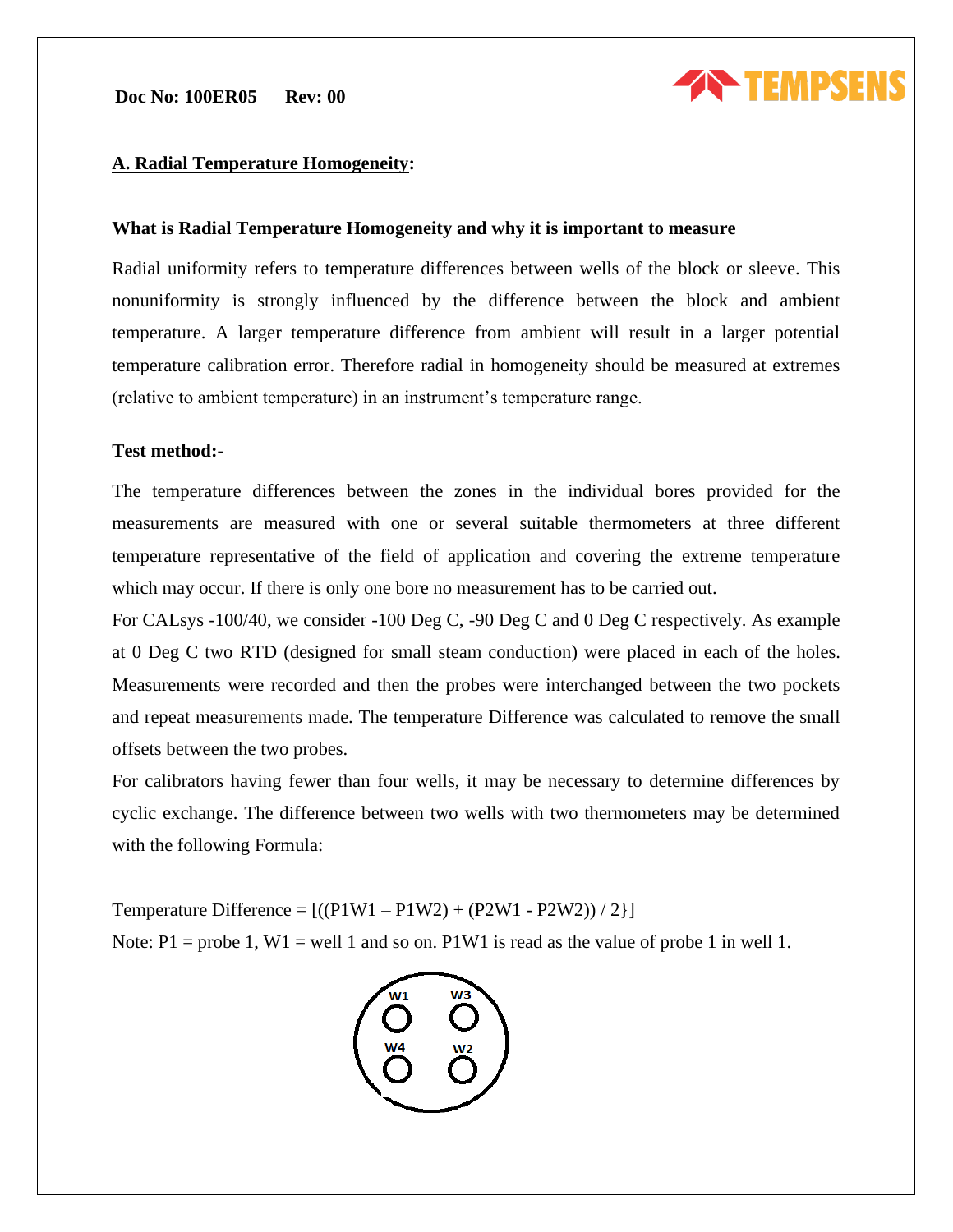# **Doc No: 100ER05 Rev: 00**

# **TEMPSENS**

## **Radial Temperature Homogeneity for CALsys -100/40**

| Temp (Deg C)                | <b>Sensor</b>           | Hole 1   | Hole 3   |
|-----------------------------|-------------------------|----------|----------|
| $-100$                      | <b>RTD Sr. No. 014</b>  | $-99.77$ | $-99.66$ |
|                             | <b>RTD Sr. No. 1270</b> | $-99.31$ | $-99.53$ |
| Radial Uniformity: +/-0.055 |                         |          |          |

| <b>Temp (Deg C)</b>         | Sensor                 | Hole 1   | Hole 3   |
|-----------------------------|------------------------|----------|----------|
| $-90$                       | <b>RTD Sr. No 014</b>  | $-89.80$ | $-90.00$ |
|                             | <b>RTD Sr. No 1270</b> | $-89.65$ | $-89.55$ |
| Radial Uniformity: +/-0.050 |                        |          |          |

| Temp (Deg C)                | <b>Sensor</b>           | Hole 1 | Hole 3 |
|-----------------------------|-------------------------|--------|--------|
| 0                           | <b>RTD Sr. No. 014</b>  | 0.71   | 0.68   |
|                             | <b>RTD Sr. No. 1270</b> | 0.51   | 0.47   |
| Radial Uniformity: +/-0.035 |                         |        |        |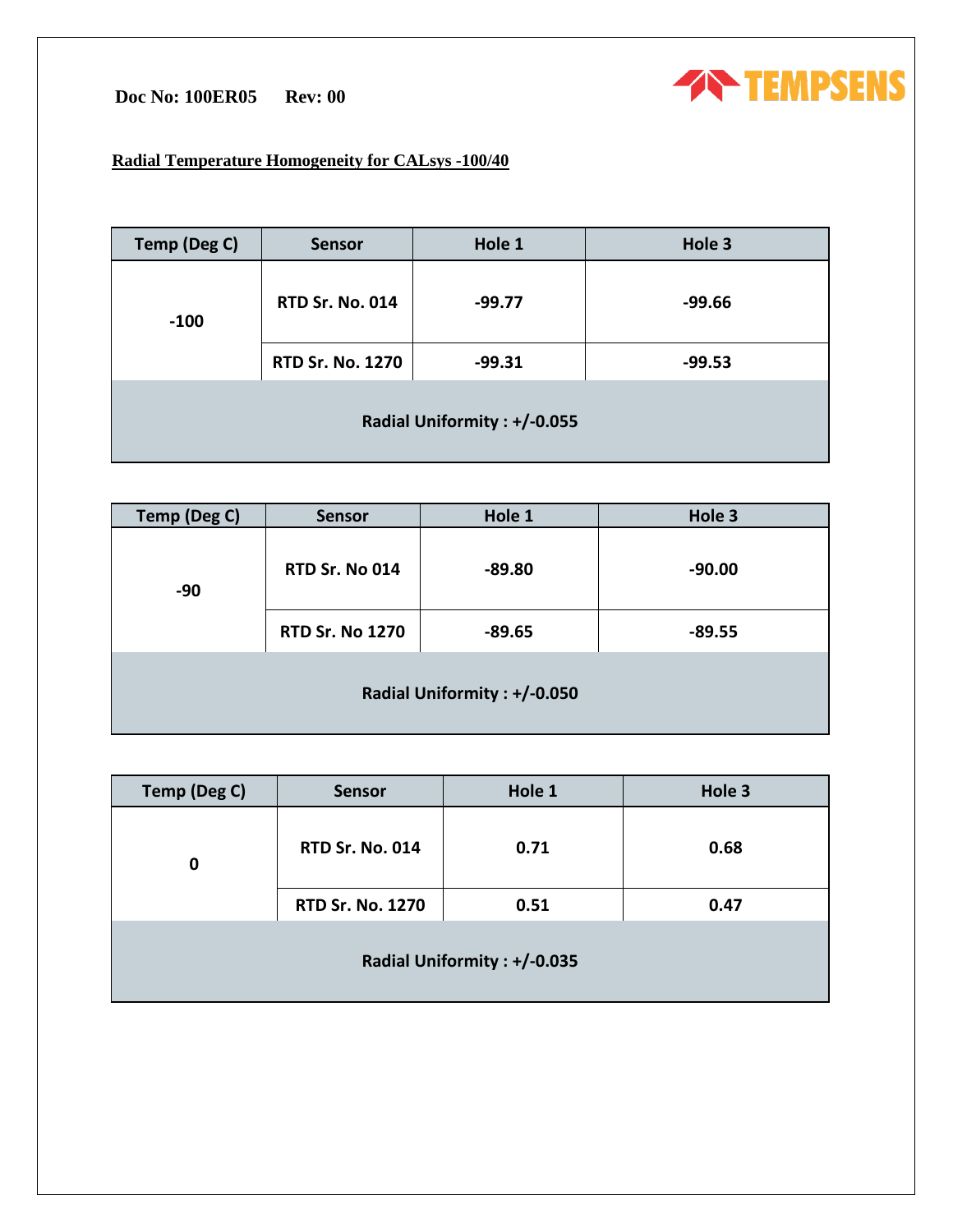

### **B. Temperature Stability**

Temperature stability is measured with a thermometer and readout with adequate sensitivity and resolution to measure the control fluctuations in the block. A typical time period for stability measurements of a dry-well is about 30 minutes at any specific temperature. Other time periods may be applied depending on how the calibrator is to be used. Temperature stability may vary at different temperatures. The instrument should be characterized over its range, and typically three sets of stability measurements are adequate. Dry-wells that are heated only (that is they utilize no cooling systems to achieve below-ambient temperatures) are measured at their maximum and minimum temperatures and at the midpoint of their ranges. Stability measurements for cold drywells are made at their maximum and minimum temperatures as well as near room temperature. Specific temperatures of interest by the user may also be incorporated.

### **Test Method:**

Stability is the measure of the temperature deviations over the measurement period, after temperature control has stabilized. The stability data can be viewed in two ways (see Figure 3). What may be called "peak" stability is often evaluated as plus or minus  $(\pm)$  one-half the difference between of the maximum and minimum values of the data set:

| <b>Temp Set Point</b> | <b>Maximum</b> | <b>Minimum</b> | <b>Peak Stability</b> |
|-----------------------|----------------|----------------|-----------------------|
| -90Deg C              | $-89.87$       | $-89.79$       | 0.04                  |
| 0 Deg C               | 0.50           | 0.44           | 0.03                  |

|  | Peak Stability = $\pm$ (Tmax – Tmin) / 2. |  |  |  |  |
|--|-------------------------------------------|--|--|--|--|
|--|-------------------------------------------|--|--|--|--|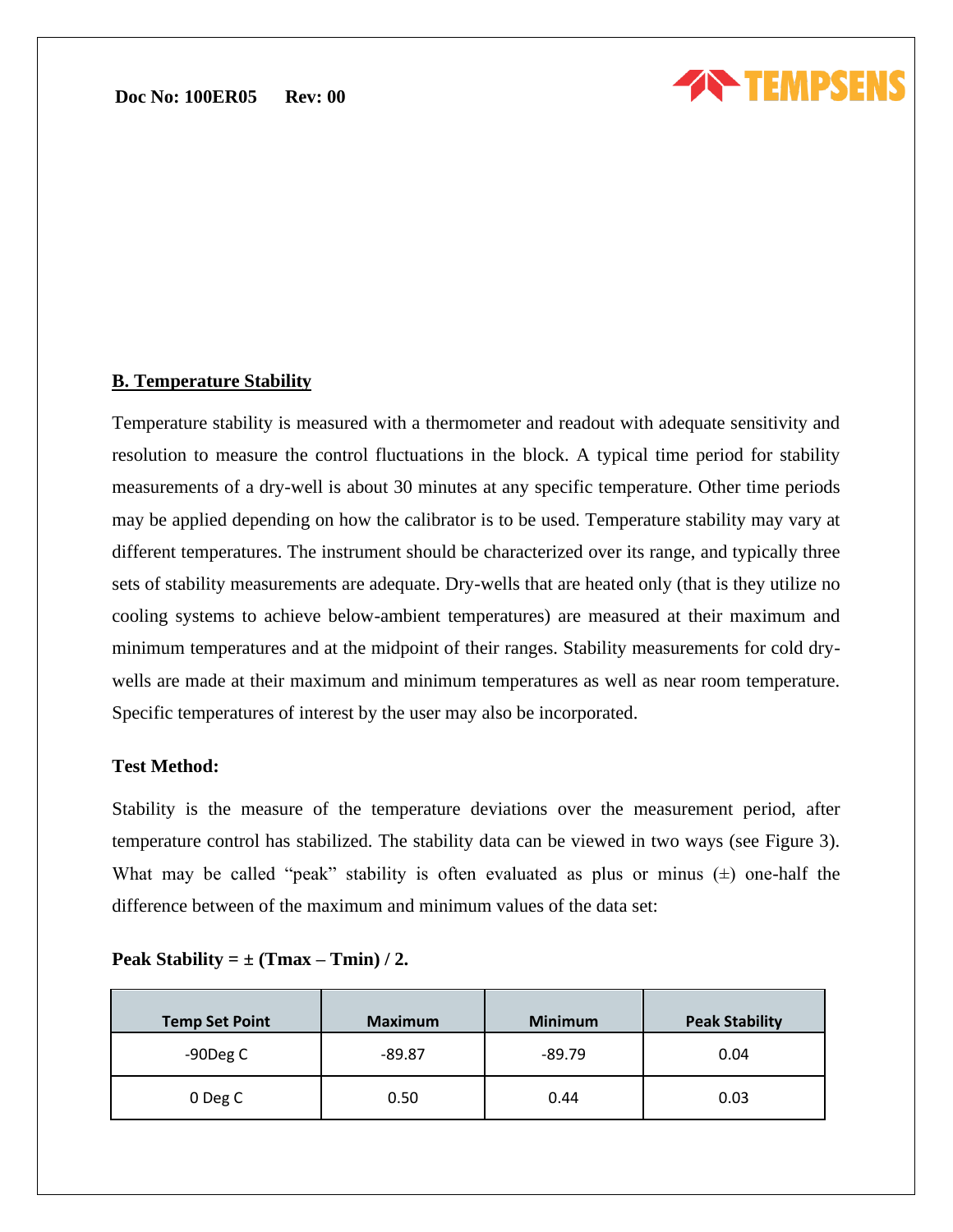

### **C. COOL DOWN Time**

## **COOL DOWN TIME**

Ambient ( $25^{\circ}$  C) to -90° C 50 Min

Ambient (25 $\degree$  C) to -100 $\degree$  C 60 Min

| <b>Cool Down Time</b> |              |  |
|-----------------------|--------------|--|
| <b>Time</b>           |              |  |
| (Min)                 | Temp (Deg C) |  |
| 0                     | 25.0         |  |
| 5                     | $-10.0$      |  |
| 10                    | $-30.0$      |  |
| 15                    | $-50.0$      |  |
| 20                    | $-70.0$      |  |
| 25                    | $-80.0$      |  |
| 35                    | $-90.2$      |  |
| 50                    | -90.0        |  |